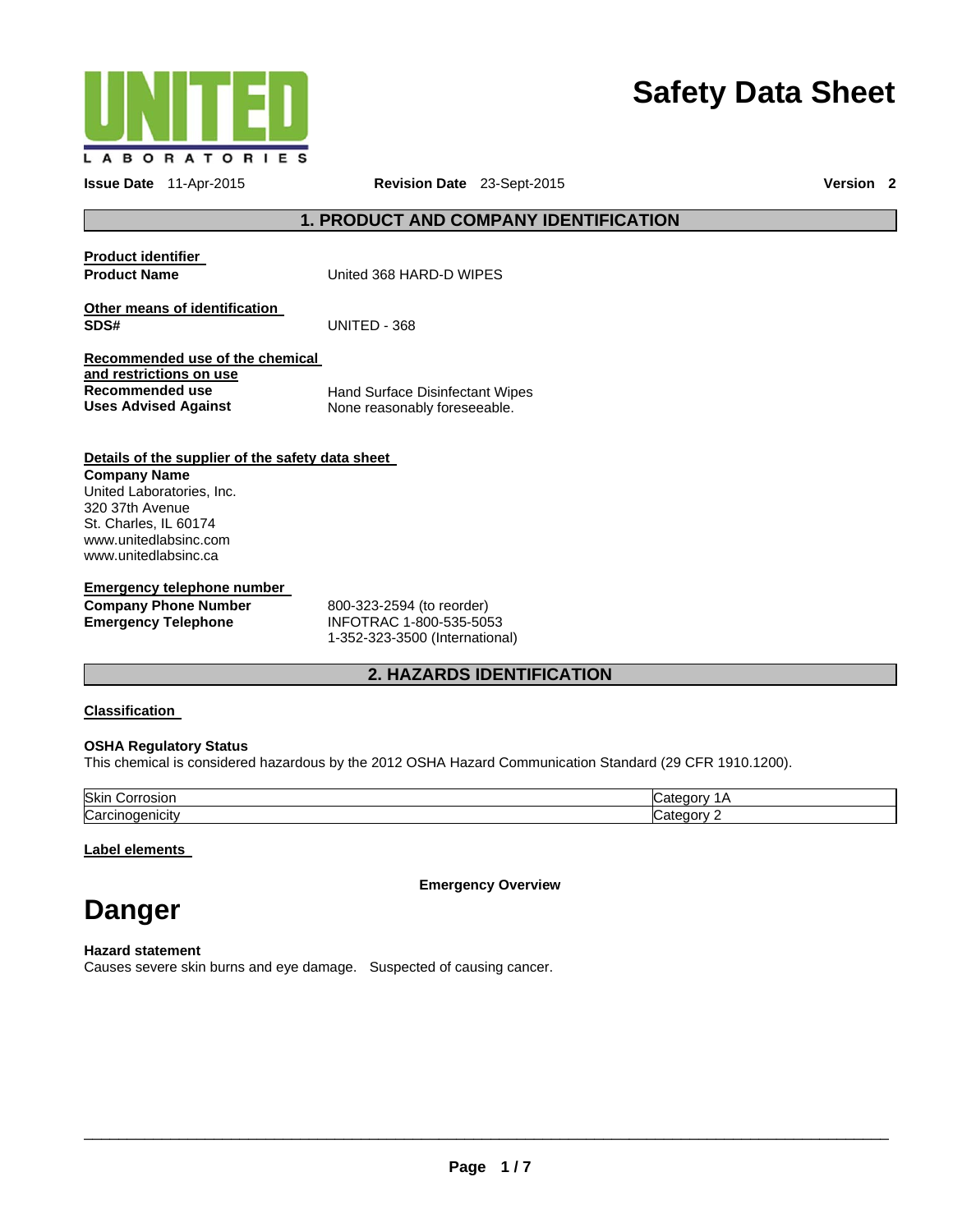

**Appearance** White cloth impregnated with clear, colorless liquid

**Physical state** Solid **Odor Mild Odor** *Mild Odor* **Odor Mild Odor** 

 $\Box$ 

# **Precautionary Statements**

#### **Prevention**

Obtain special instructions before use. Do not handle until all safety precautions have been read and understood. Do not breathe mist, spray. Wash thoroughly after handling. Wear eye protection, protective clothing and protective gloves.

#### **Response**

If swallowed: Rinse mouth. Do not induce vomiting.

If on skin (or hair): Take off immediately all contaminated clothing. Rinse skin with water/shower.

If inhaled: Remove person to fresh air and keep comfortable for breathing.

If in eyes: Rinse cautiously with water for several minutes. Remove contact lenses, if present and easy to do. Continue rinsing. If exposed or concerned: Get medical advice/attention. Immediately call a doctor, a poison center. Wash contaminated clothing before reuse.

#### **Storage**

Store locked up.

#### **Disposal**

Dispose of contents/container to comply with local/regional/national/international regulations.

#### Hazards not otherwise classified (HNOC) None.

**Other Information** None.

| <b>3. COMPOSITION/INFORMATION ON INGREDIENTS</b> |  |
|--------------------------------------------------|--|
|--------------------------------------------------|--|

| <b>Chemical Name</b>                         | CAS No.   | Weight-%   | <b>Trade Secret</b> |
|----------------------------------------------|-----------|------------|---------------------|
| 2-(2-butoxyethoxy)ethanol, diethylene glycol | 112-34-5  | $7-13$     |                     |
| monobutyl ether                              |           |            |                     |
| Tetrasodium Ethvlenediaminetetracetate       | 64-02-8   | 1-5        |                     |
| Trisodium Nitrilotriacetate                  | 5064-31-3 | $0.01 - 1$ |                     |

\*The exact percentage (concentration) of composition has been withheld as a trade secret.

# **4. FIRST AID MEASURES**

**First aid measures** 

| <b>General information</b> | If you feel unwell, seek medical advice (show the label where possible).             |  |
|----------------------------|--------------------------------------------------------------------------------------|--|
| <b>Skin Contact</b>        | Take off contaminated clothing and wash it before reuse. Wash with plenty of soap ar |  |

Take off contaminated clothing and wash it before reuse. Wash with plenty of soap and water. If skin irritation occurs: Get medical advice/attention.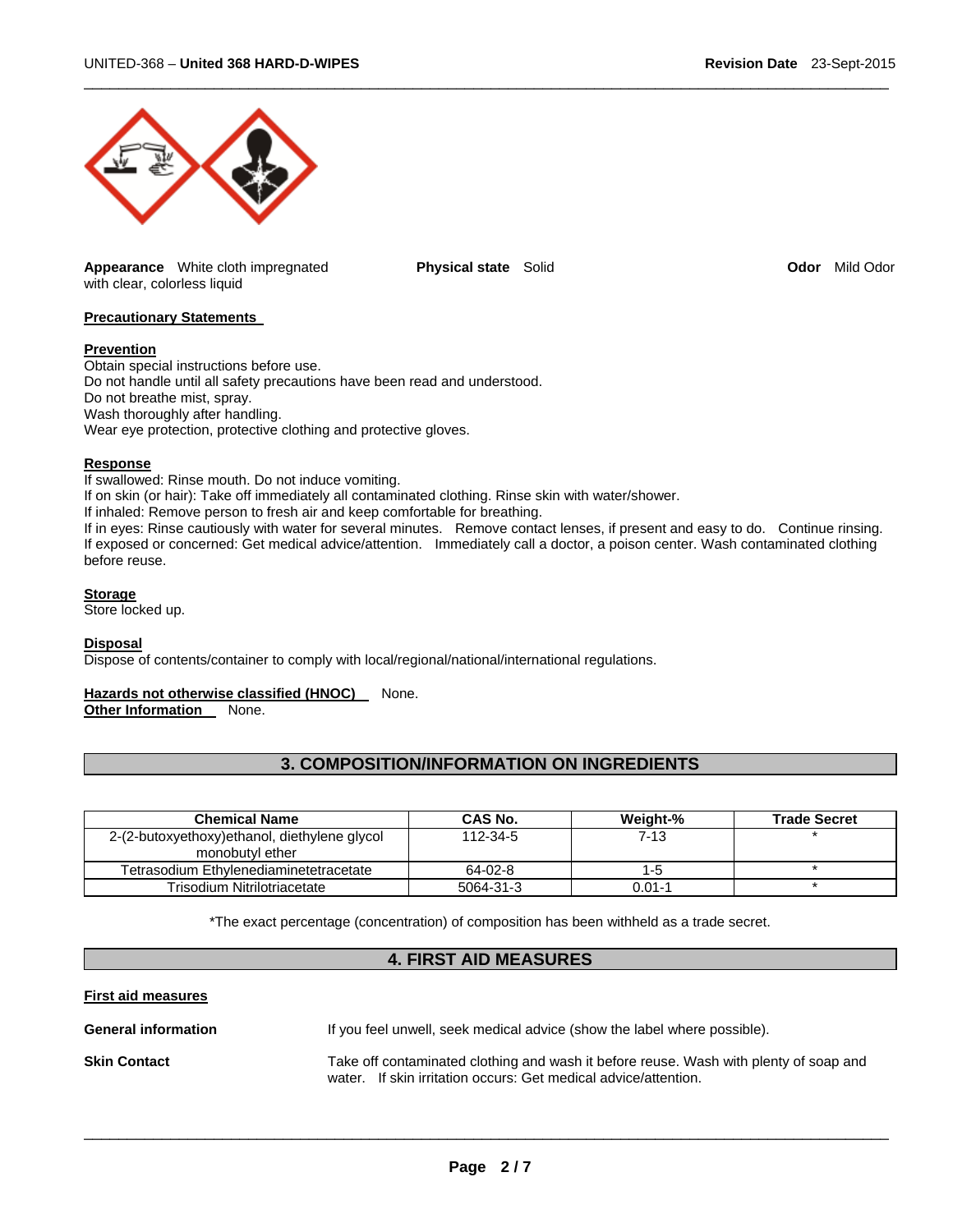| Eye contact                                                 | Rinse immediately with plenty of water. Remove contact lenses, if present and easy to do.<br>Continue rinsing. Immediately call a poison center or doctor/physician. |  |  |
|-------------------------------------------------------------|----------------------------------------------------------------------------------------------------------------------------------------------------------------------|--|--|
| <b>Inhalation</b>                                           | Remove victim to fresh air and keep at rest in a position comfortable for breathing.                                                                                 |  |  |
| Ingestion                                                   | Rinse mouth. Do not induce vomiting. Consult a doctor/medical service if you feel unwell.                                                                            |  |  |
| Most important symptoms and effects, both acute and delayed |                                                                                                                                                                      |  |  |
| <b>Symptoms</b>                                             | Causes severe skin burns and eye damage. May cause cancer.                                                                                                           |  |  |
| <b>Inhalation</b>                                           | None under normal use.                                                                                                                                               |  |  |
| <b>Skin contact</b>                                         | Caustic burns/corrosion of the skin. Repeated exposure may cause skin dryness or<br>cracking.                                                                        |  |  |
| Eye contact                                                 | Causes serious eye damage. Corrosion of the eye tissue. Permanent eye damage.                                                                                        |  |  |
|                                                             | May be harmful if swallowed. Burns to the gastric/intestinal mucosa. Gastrointestinal<br>complaints. Nausea. Diarrhea. Vomiting.                                     |  |  |
|                                                             | Indication of any immediate medical attention and special treatment needed                                                                                           |  |  |
| Note to physicians                                          | Treat symptomatically.                                                                                                                                               |  |  |

 $\Box$ 

# **5. FIRE-FIGHTING MEASURES**

# **Suitable extinguishing media**

All extinguishing media allowed.

## **Specific hazards arising from the chemical**

Reactivity: upon combustion: CO and CO2 are formed.

### **Protective equipment / advice and precautions for firefighters**

Exercise caution when fighting any chemical fire. Use water spray or fog for cooling exposed containers. Take account of environmentally hazardous firefighting water. Do not enter fire area without proper protective equipment, including respiratory protection.

# **6. ACCIDENTAL RELEASE MEASURES**

## **Personal precautions, protective equipment and emergency procedures**

| <b>General measures</b>                                                                   | Isolate from fire, if possible, without unnecessary risk.                                                                                               |  |  |
|-------------------------------------------------------------------------------------------|---------------------------------------------------------------------------------------------------------------------------------------------------------|--|--|
| For non-emergency personnel<br><b>Protective equipment</b><br><b>Emergency procedures</b> | Safety glasses. Gloves. Protective clothing.<br>Evacuate unnecessary personnel. Avoid contact with skin, eyes and clothing. Ventilate<br>spillage area. |  |  |
| For emergency responders<br><b>Protective equipment</b><br><b>Emergency procedures</b>    | Equipment cleanup crew with proper protection.<br>Stop leak if safe to do so. Stop release. Ventilate area.                                             |  |  |
| <b>Environmental precautions</b>                                                          |                                                                                                                                                         |  |  |
| <b>Environmental precautions</b>                                                          | Avoid release to the environment. Prevent soil and water pollution.                                                                                     |  |  |
| Methods and material for containment and cleaning up                                      |                                                                                                                                                         |  |  |
| <b>Methods for containment</b>                                                            | Contain released substance, pump into suitable containers.                                                                                              |  |  |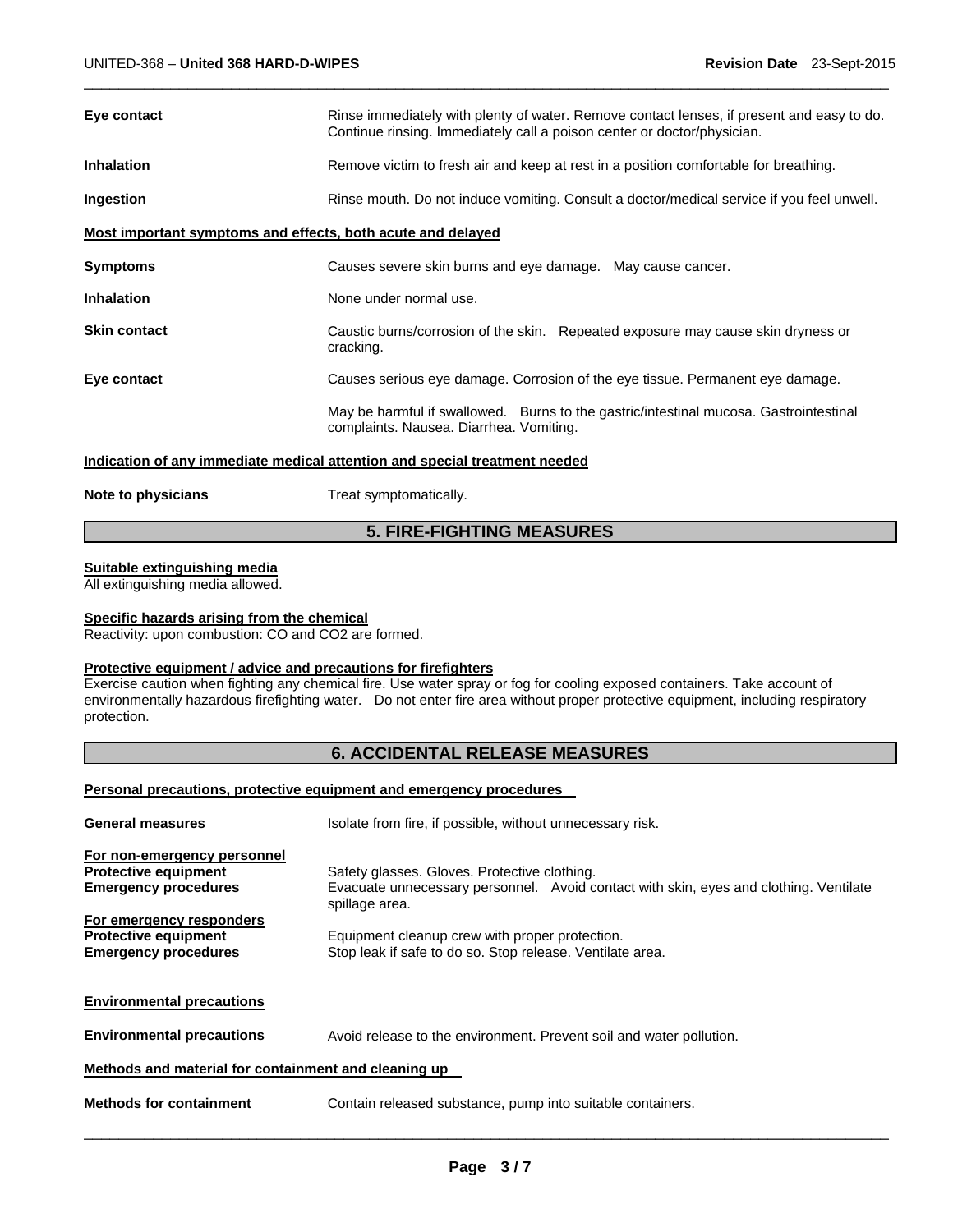**Methods for cleaning up** This material and its container must be disposed of in a safe way, and as per local legislation.

# **7. HANDLING AND STORAGE**

 $\Box$ 

| <b>Precautions for safe handling</b>                         |                                                                                                                                                                                                                                                                     |
|--------------------------------------------------------------|---------------------------------------------------------------------------------------------------------------------------------------------------------------------------------------------------------------------------------------------------------------------|
| Advice on safe handling                                      | Comply with the legal requirements. Do not handle until all safety precautions have been<br>read and understood. Use personal protective equipment as required. Do not eat, drink or<br>smoke when using this product. Do not get in eyes, on skin, or on clothing. |
| <b>Hygiene measures</b>                                      | Wash thoroughly after handling. Wash contaminated clothing before reuse.                                                                                                                                                                                            |
| Conditions for safe storage, including any incompatibilities |                                                                                                                                                                                                                                                                     |
| <b>Technical measures</b>                                    | Comply with applicable regulations.                                                                                                                                                                                                                                 |
| <b>Storage Conditions</b>                                    | Keep containers tightly closed when not in use. Store locked up. Keep in the original<br>containers. Store in dry and cool area.                                                                                                                                    |
| Incompatible materials                                       | Strong acids. Oxidizing agents.                                                                                                                                                                                                                                     |
| Special rules on packaging                                   | Meet the legal requirements.                                                                                                                                                                                                                                        |

# **8. EXPOSURE CONTROLS/PERSONAL PROTECTION**

### **Control parameters**

| <b>Exposure Guidelines</b>                                                  | Exposure guidelines noted for ingredient(s). |                 |                   |  |
|-----------------------------------------------------------------------------|----------------------------------------------|-----------------|-------------------|--|
| <b>Chemical Name</b>                                                        | <b>ACGIH TLV</b>                             | <b>OSHA PEL</b> | <b>NIOSH IDLH</b> |  |
| 2-(2-butoxyethoxy)ethanol,<br>diethylene glycol monobutyl ether<br>112-34-5 | TWA: 10 ppm                                  |                 |                   |  |

*NIOSH IDLH Immediately Dangerous to Life or Health* 

# **Engineering Controls** Normally not required.

# **Individual protection measures, such as personal protective equipment**

Use appropriate personal protective equipment when risk assessment indicates this is necessary. Safety glasses. Gloves. Protective clothing.

# **9. PHYSICAL AND CHEMICAL PROPERTIES**

# **Information on basic physical and chemical properties**

| <b>Physical state</b>               | Solid                                           |
|-------------------------------------|-------------------------------------------------|
| Appearance                          | White wipe impregnated with a colorless liquid. |
| Color                               | Colorless                                       |
| Odor                                | Mild odor                                       |
| <b>Odor threshold</b>               | No Information available                        |
| <b>Property</b>                     | <b>Values</b>                                   |
| рH                                  | 11.5-12.5                                       |
|                                     | Tested using liquid component of the            |
|                                     | towelette                                       |
| <b>Specific Gravity</b>             | $1.01$ g/ml                                     |
|                                     | Tested using the liquid component of the        |
|                                     | towelette.                                      |
| <b>Viscosity</b>                    | No Information available                        |
| <b>Melting point/freezing point</b> | No Information available                        |
|                                     |                                                 |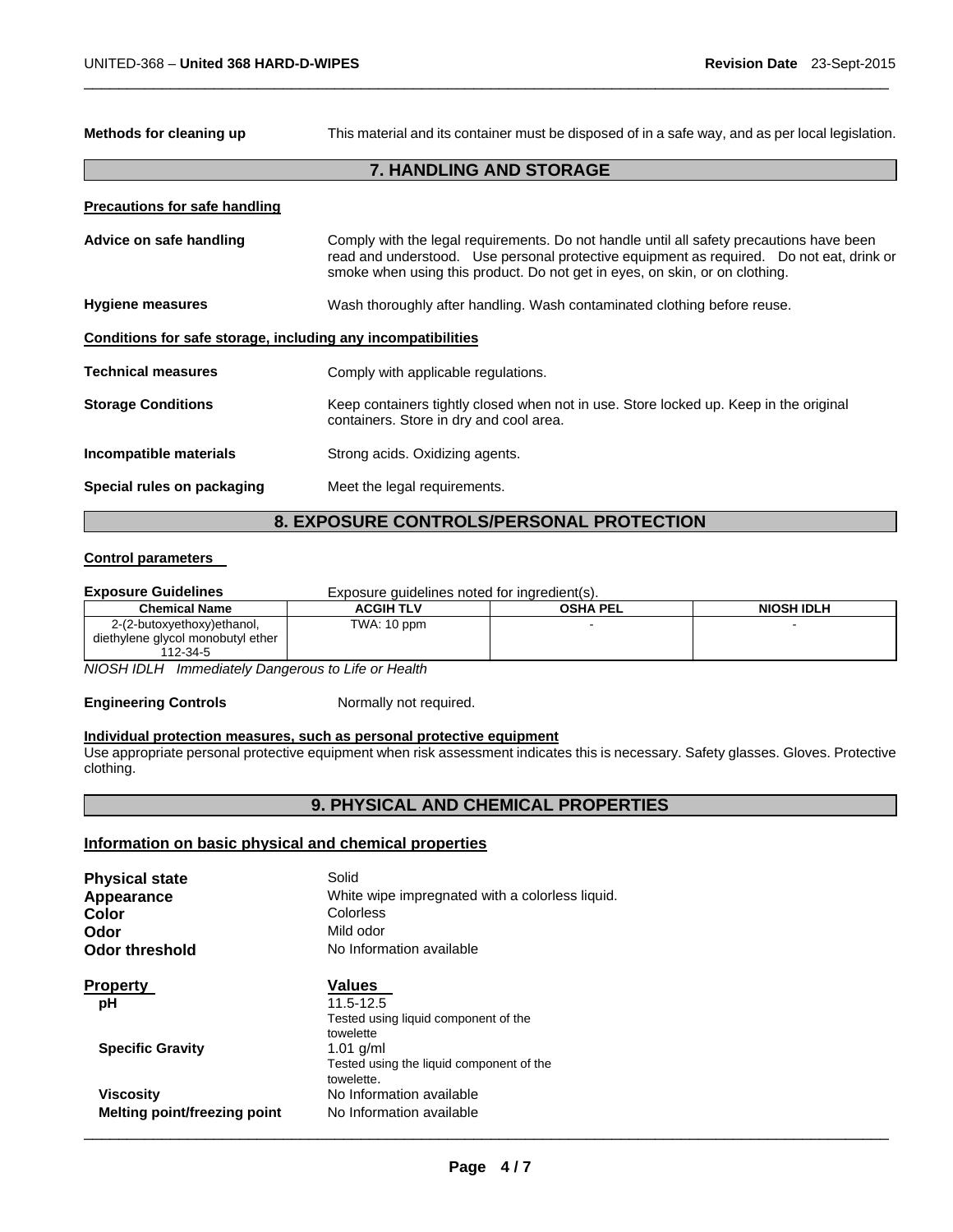| <b>Flash point</b>                | >200°F Closed Cup                                         |
|-----------------------------------|-----------------------------------------------------------|
|                                   | Tested using the liquid component of the                  |
|                                   | towelette.                                                |
| Boiling point / boiling range     | No information available                                  |
| <b>Evaporation rate</b>           | No Information available                                  |
| Flammability (solid, gas)         | No information available                                  |
| <b>Flammability Limits in Air</b> | No information available                                  |
| <b>Upper flammability limit:</b>  | No Information available                                  |
| Lower flammability limit:         | No Information available                                  |
| Vapor pressure                    | No Information available                                  |
| Vapor density                     | No information available                                  |
| <b>Water solubility</b>           | Liquid component is soluble in water                      |
| <b>Partition coefficient</b>      | No Information available                                  |
| <b>Autoignition temperature</b>   | No Information available                                  |
| <b>Decomposition temperature</b>  | No Information available                                  |
| <b>VOC Content (%)</b>            | < 0.5%-Tested using the liquid component of the towelette |

# **10. STABILITY AND REACTIVITY**

 $\Box$ 

#### **Reactivity**

Upon combustion: CO and CO2 are formed.

#### **Chemical stability**

Stable under recommended storage conditions.

#### **Possibility of Hazardous Reactions**

Refer to Section 10 on Reactivity.

#### **Conditions to avoid**

No additional information available.

#### **Incompatible materials**

Strong acids. Oxidizing agents.

#### **Hazardous Decomposition Products**

Under normal conditions of storage and use, hazardous decomposition products should not be produced.

# **11. TOXICOLOGICAL INFORMATION**

#### **Information on likely routes of exposure**

| <b>Chemical Name</b><br>Oral LD50 |                                     | Dermal LD50   | <b>Inhalation LC50</b> |  |
|-----------------------------------|-------------------------------------|---------------|------------------------|--|
| Tetrasodium                       | $>2000$ mg/kg                       |               |                        |  |
| ethylenediaminetetracetate        | (Rat)                               |               |                        |  |
| 64-02-8                           | $ ATE CLP - 500.000 mg/kg$ body wt. |               |                        |  |
| Trisodium nitrilotriacetate       | 1740 mg/kg                          | $>2000$ mg/kg |                        |  |
| 5064-31-3                         | (Rat)                               | (Rabbit)      |                        |  |
|                                   | ATE CLP - 500.000 mg/kg body wt.    |               |                        |  |

#### **Information on toxicological effects Symptoms After inhalation After skin contact**

**After eye contact After ingestion** 

None under normal use. Caustic burns/corrosion of the skin. Repeated exposure may cause skin dryness or cracking. Causes serious eye damage. Corrosion of the eye tissue. Permanent eye damage. May be harmful if swallowed. Burns to the gastric/intestinal mucosa. Gastrointestinal complaints. Nausea. Diarrhea. Vomiting.

# **Delayed and immediate effects as well as chronic effects from short and long-term exposure**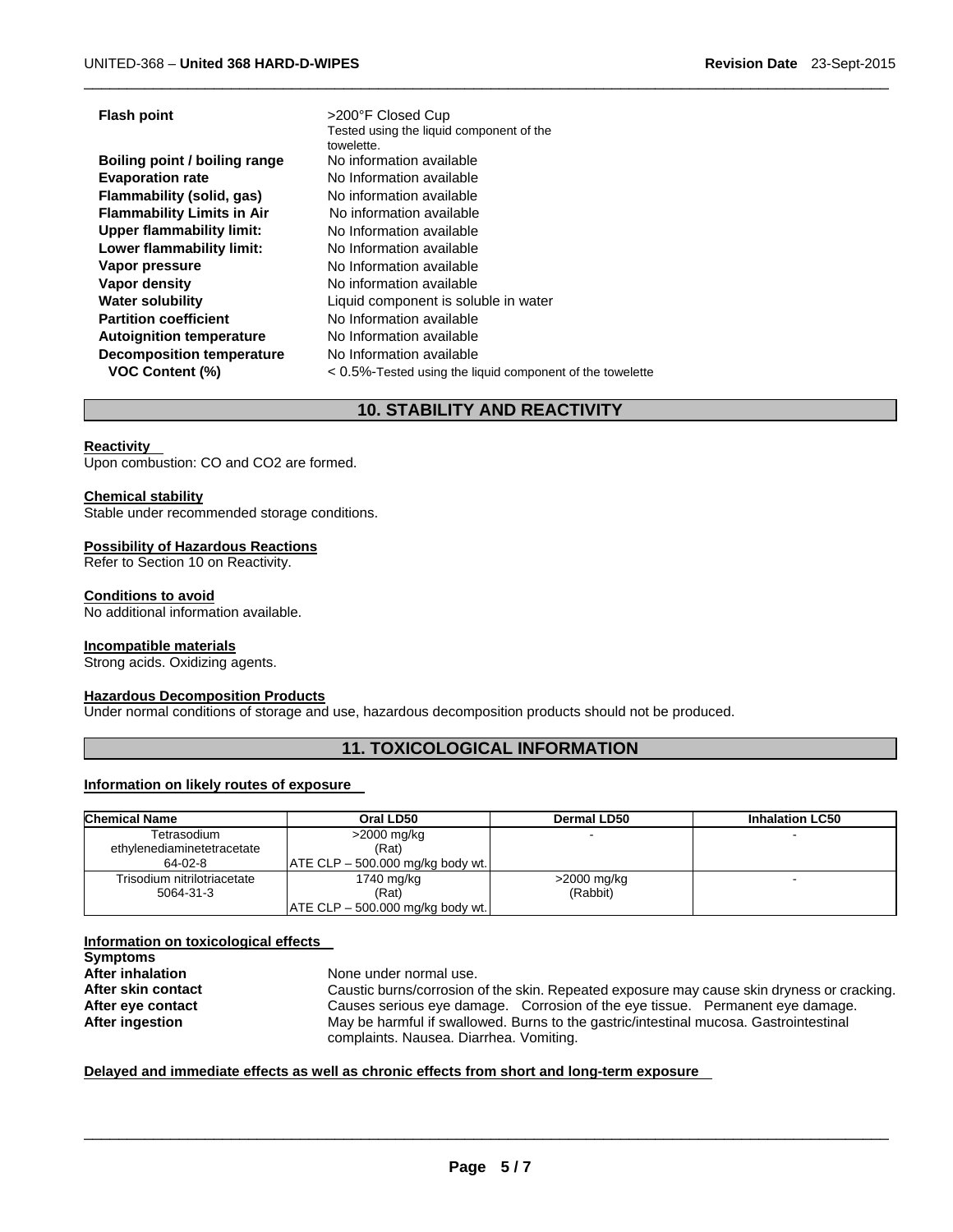# **Skin corrosion/irritation Serious eye damage/irritation Respiratory or skin sensitization Germ cell mutagenicity**<br>Carcinogenicity

Causes severe skin burns and eye damage. Not classified. No Information available.<br>Not classified. Suspected of causing cancer.

| Chem<br>Name                           | <b>CGIH</b> | IADC<br>. . | <b>NTF</b> | ~~··· |
|----------------------------------------|-------------|-------------|------------|-------|
| Triso.<br>. tium<br>⊦nitrilotriacetate |             | oπ<br>20    |            |       |
| 5064-<br>- ا د                         |             |             |            |       |

 $\Box$ 

*IARC (International Agency for Research on Cancer) Group 2B- Possibly Carcinogenic to Humans*  **Reproductive toxicity STOT - single exposure The STOT - single exposure CONTER STOT - Not classified. STOT - repeated exposure COVENTS Aspiration hazard COVENTS Association Not classified. Aspiration hazard** 

# **12. ECOLOGICAL INFORMATION**

### **Ecotoxicity**

No information available.

# **Persistence and degradability**

Not readily biodegradable in water.

#### **Bioaccumulation**

Not applicable.

| <b>Chemical Name</b>                                               |                          | <b>Log Pow</b>                                                                         |  |  |  |  |
|--------------------------------------------------------------------|--------------------------|----------------------------------------------------------------------------------------|--|--|--|--|
| Tetrasodium ethylenediaminetetracate<br>64-02-8                    |                          | $-2.6$                                                                                 |  |  |  |  |
|                                                                    |                          |                                                                                        |  |  |  |  |
| Other adverse effects                                              | No Information available |                                                                                        |  |  |  |  |
| <b>13. DISPOSAL CONSIDERATIONS</b>                                 |                          |                                                                                        |  |  |  |  |
| Waste treatment methods                                            |                          |                                                                                        |  |  |  |  |
| <b>Disposal of wastes</b>                                          | regulations.             | Disposal should be in accordance with applicable regional, national and local laws and |  |  |  |  |
| <b>Waste treatment methods</b>                                     | Do not flush wipes.      |                                                                                        |  |  |  |  |
|                                                                    |                          | <b>14. TRANSPORT INFORMATION</b>                                                       |  |  |  |  |
| <u>DOT</u>                                                         | Not regulated.           |                                                                                        |  |  |  |  |
| IATA                                                               | Not regulated.           |                                                                                        |  |  |  |  |
| <b>IMDG</b>                                                        | Not regulated.           |                                                                                        |  |  |  |  |
| <b>15. REGULATORY INFORMATION</b>                                  |                          |                                                                                        |  |  |  |  |
| <b>International Inventories</b><br><b>TSCA</b><br><b>DSL/NDSL</b> | Complies<br>Complies     |                                                                                        |  |  |  |  |
| $\mathbf{I}$ . The second state $\mathbf{I}$                       |                          |                                                                                        |  |  |  |  |

**Legend: TSCA** - United States Toxic Substances Control Act Section 8(b) Inventory **DSL/NDSL** - Canadian Domestic Substances List/Non-Domestic Substances List